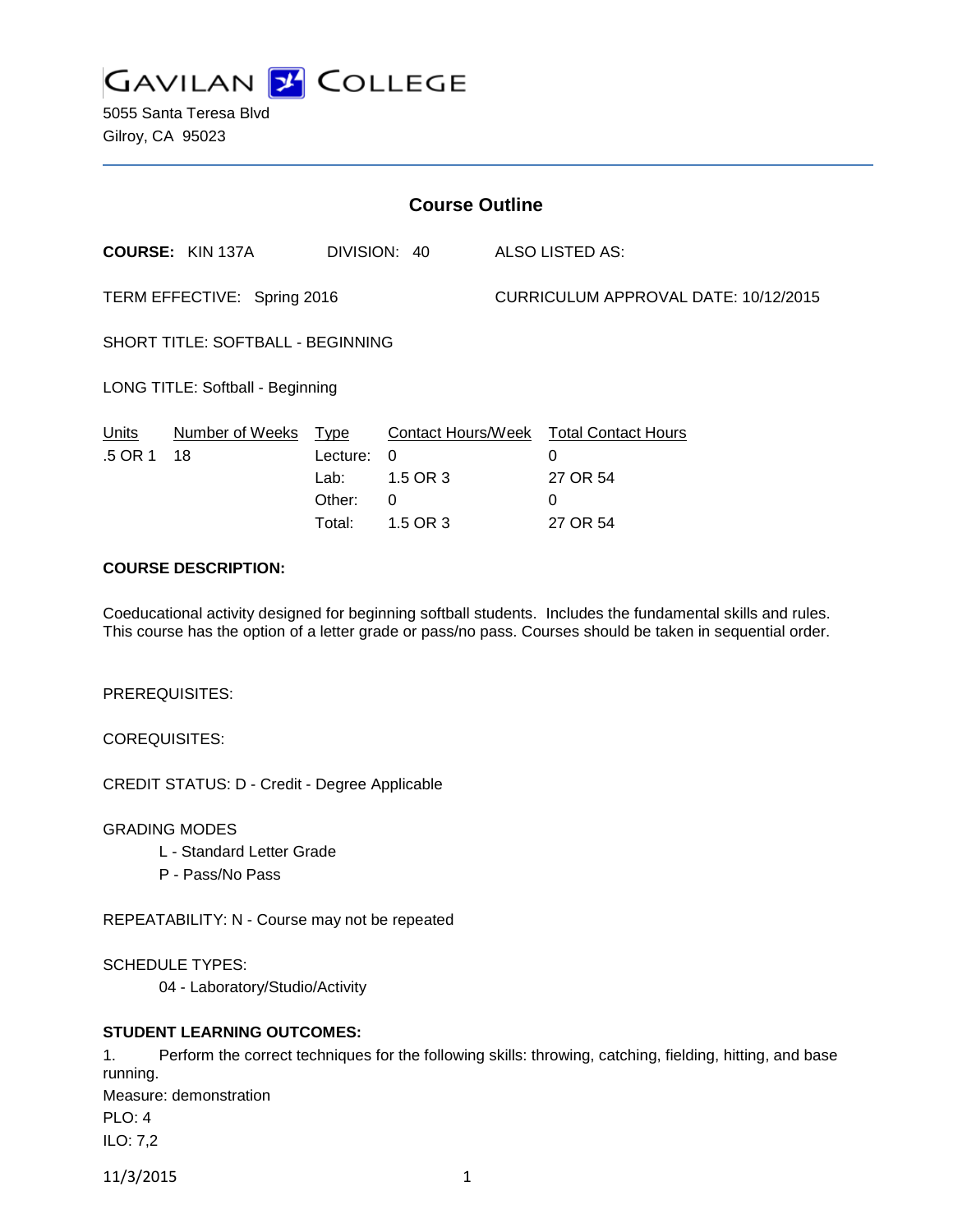GE-LO: E1 Anticipated Year of Assessment: 2015-16

2. Explain and practice the rules of softball.

Measure: written exam, oral quiz, demonstration

PLO: 7,4 ILO: 2,7,1 GE-LO: A1,A2 Anticipated Year of Assessment: 2015-16

# PROGRAM LEARNING OUTCOMES:

After completing the Kinesiology major a student will be able to:

1. List and describe five career options available in the field of kinesiology.

2. Describe and critically analyze the role of physical activity and its impact on health, society and quality of life.

3. Discuss the history and broad content within the discipline of kinesiology and develop skills to enable the synthesis of concepts across disciplines.

4. Identify critical elements of motor skill performance, combine motor skills into appropriate sequences for the purpose of improving skill learning, and demonstrate competent motor skill performance in a variety of physical activities.

5. Identify the skeletal and muscular structures of the human body.

6. Utilize measurement concepts (qualitative and quantitative) to assess student/client performance and program effectiveness.

7. Describe and demonstrate effective verbal and nonverbal communication skills.

# **CONTENT, STUDENT PERFORMANCE OBJECTIVES, OUT-OF-CLASS ASSIGNMENTS**

Curriculum Approval Date: 10/12/2015

3 - 6 Hours

Content: Discuss class procedures, course syllabus and grading. Introduce stretching and conditioning. Demonstrate the fundamentals of throwing and catching with emphasis on: throwing - holding the ball correctly, using the legs, and rotating shoulders; and catching - eyes on the ball, using two hands, and putting the body in front of the ball.

Student Performance Objectives (SPO): Demonstrate the correct mechanics for throwing and catching a softball. Participate in warm-up stretching and conditioning drills.

Out-of-Class Assignments:

## 3 - 6 Hours

Content: Warm-up stretching and conditioning. Review throwing and catching. Presentation on the fundamentals of fielding for both infield and outfield play with emphasis on: eyes on the ball and fielding ball in front of the body. Incorporate throwing and catching skills with infield and outfield play in a variety of activities.

Student Performance Objectives (SPO): Discuss the importance of staying in front of the ball. Demonstrate the proper fundamentals for fielding a ball for both infield and outfield play. Perform the correct throwing and catching techniques while playing the infield and outfield.

Out-of-Class Assignments:

## 3 - 6 Hours

Content: Warm-up stretching and conditioning. Review fielding. Introduce the fundamentals of hitting with emphasis on: head and eyes down on contact, strong base of support, pivoting on back foot which rotates hips, and driving shoulder, elbow, and hand into the ball. The basic techniques for bunting will be included.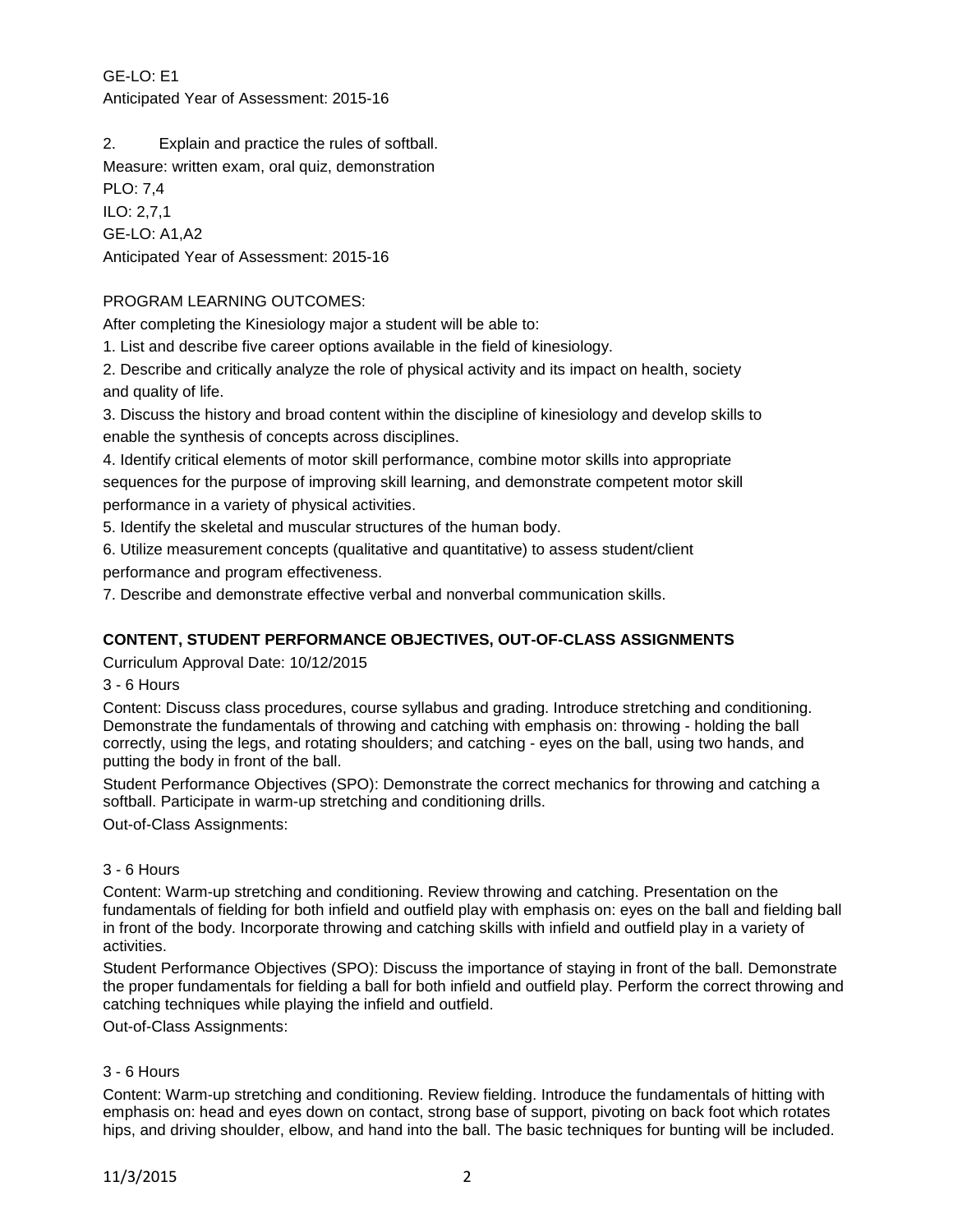Student Performance Objectives (SPO): Discuss the importance of the weight shift when hitting. Demonstrate the correct techniques for hitting, including a basic bunt. Participate in class activities. Out-of-Class Assignments:

4.5 - 9 Hours Content: Warm-up stretching and conditioning. Review hitting, including basic bunting. Introduce base running with emphasis on: running through 1st base and knowing when to and when not to advance. Continue working on all skills learned to date in a variety of game-like activities.

Student Performance Objectives (SPO): Demonstrate the correct base running technique when running to 1st base. Explain when you should and should not advance a base.Participate in all class activities. Out-of-Class Assignments:

#### 6 - 12 Hours

Content: Warm-up stretching and conditioning. Presentation on the rules of softball. Review base running. Continue to work on skill building by providing opportunities for students to practice their throwing, catching, fielding, hitting, and base running skills by incorporating them in various drills.

Student Performance Objectives (SPO): Discuss the rules of softball. Utilize one's throwing, catching, fielding, hitting, and base running skills during class activities.

Out-of-Class Assignments:

#### 6 - 12 Hours

Content: Warm-up stretching and conditioning. Review the rules of softball and utilize them in game-like activities. Continue working on skills in a variety of drill and game-like activities. Skill testing. Student Performance Objectives (SPO): Practice the rules during class activities. Utilize the correct techniques when performing all softball skills. Participate in class activities, including skill testing.

#### **METHODS OF INSTRUCTION:**

guided practice, demonstration, discussion

## **METHODS OF EVALUATION:**

Category 1 - The types of writing assignments required: Percent range of total grade: % to %

If this is a degree applicable course, but substantial writing assignments are NOT appropriate, indicate reason

Course primarily involves skill demonstration or problem solving

Category 2 - The problem-solving assignments required: Percent range of total grade: % to %

Category 3 - The types of skill demonstrations required: Percent range of total grade: 35 % to 60 % Performance Exams

Category 4 - The types of objective examinations used in the course: Percent range of total grade: 10 % to 20 % Multiple Choice True/False Matching Items

11/3/2015 3